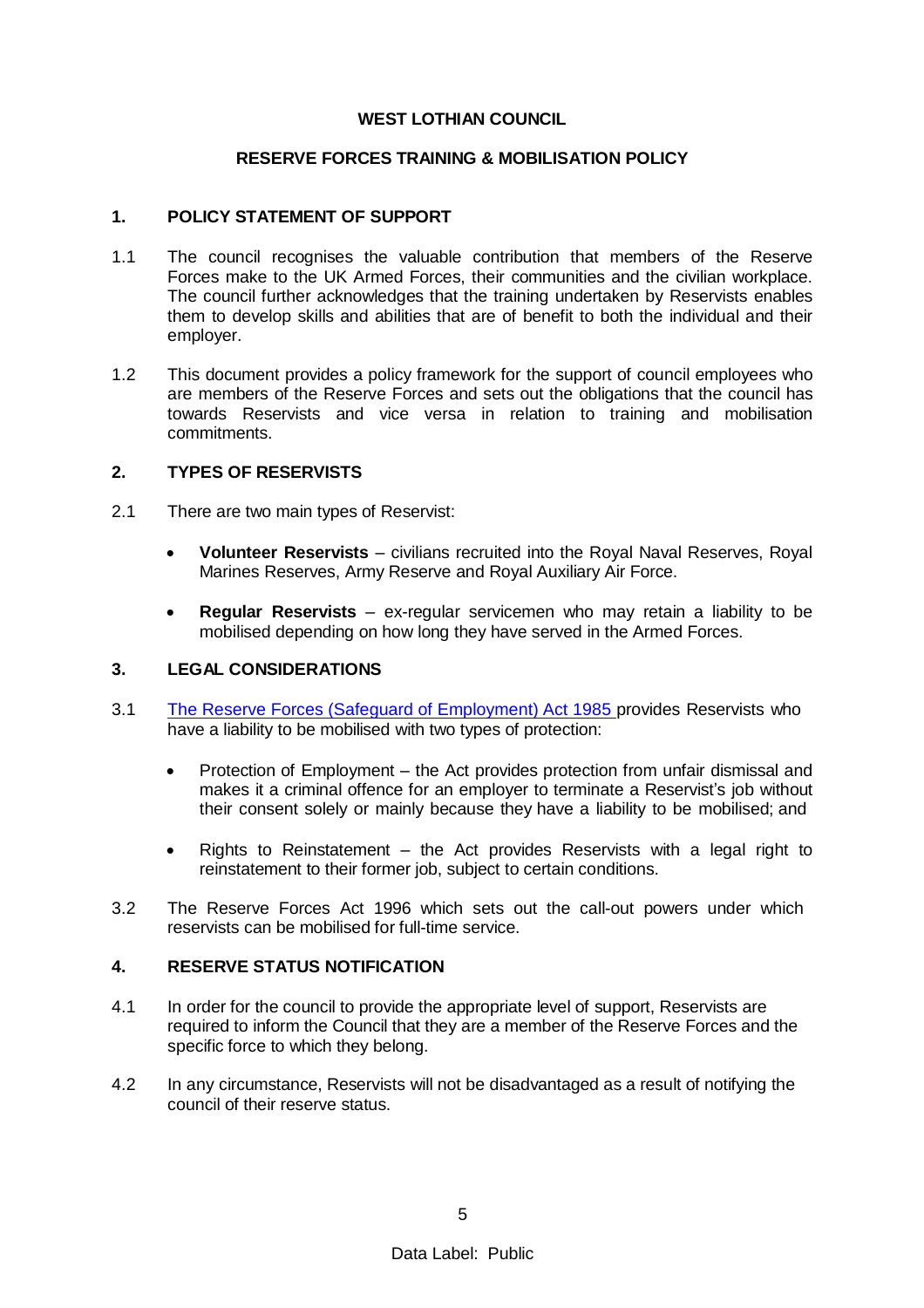- 4.3 Reservists are also required to grant permission for the Ministry of Defence (MoD) to write directly to the council by way of an Employer Notification which confirms their reservist status to the council and the benefits, rights and obligations that apply to both parties. The notification also includes details of the financial assistance available if an employee is mobilised and where possible, it will provide details of any annual training commitments.
- 4.4 If an employee, who is currently a Reservist, is considering renewing their Reservist commitment or is an employee who is interested in joining the Reserve Forces, it is expected that they should discuss the matter with their line manager prior to taking any action.

# **5. TRAINING COMMITMENTS AND TIME OFF**

5.1 The average training commitment for reservists varies according to the reservist force to which they are attached as follows:

| $\bullet$ | Army Reserves                 | 40 days |
|-----------|-------------------------------|---------|
| $\bullet$ | Royal Navy Reserves           | 24 days |
| $\bullet$ | <b>Royal Marines Reserves</b> | 35 days |
| $\bullet$ | Royal Auxiliary Air Force     | 35 days |
|           |                               |         |

- 5.2 Training will normally take place in evenings and at weekends but there is an expectation that reservists attend an Annual Training Camp in respect of which the council will grant reservists up to a maximum of 16 days paid special leave each year to attend.
- 5.3 Evidence of the training camp and special leave requirements must be submitted to the employee's line manager in advance of the period of leave. All other training requirements should be managed by employees with the use of annual/flexi leave as necessary.
- 5.4 Reservists should submit details of annual training requirements to their line manager as soon as they receive notice of such. In this regard, there is an expectation that the council will be informed of the reservist annual training plan at least 3 months before the start of the training year in April of each year.
- 5.5 Permission to attend training once given will not be rescinded unless there are exceptional circumstances.

## **6. MOBILISATION**

6.1 Mobilisation is the process of calling reservists into full-time service with the Regular Forces in order to make them available for military operations.

## **Notice**

6.2 While there is no statutory requirement for a minimum period of notice of mobilisation, the MoD aims to give at least 28 days' notice of mobilisation for contingency (short notice) operations and at least 90 days' notice for pre-planned operations.

Data Label: Public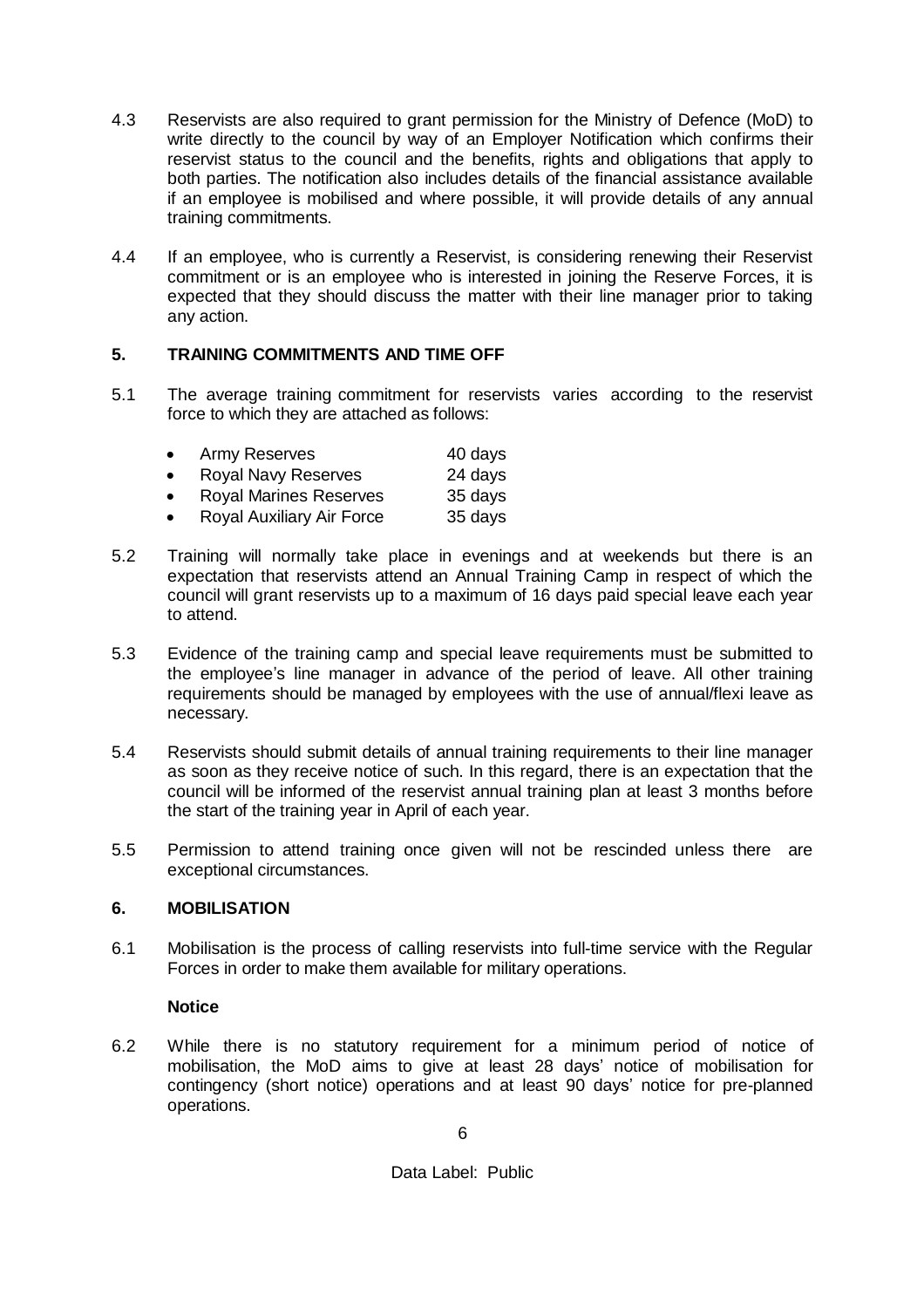# **Call – Out Notification**

- 6.3 Call out papers will be issued as formal notification of a reservist's mobilisation. Both the reservist and the council should receive a call-out pack from the MoD. The documentation will include the call-out date (when the reservist must report for duty at a specified mobilisation centre) and the anticipated timeline.
- 6.4 On receiving notice of mobilisation, if it is believed that the absence of a reservist will cause serious harm to the business of an employer, the employer has a right to seek exemption, deferral or revocation of the mobilisation for one of the following reasons:
	- loss of sales, markets, reputation, goodwill or other financial harm;
	- impairment of the ability to produce goods or provide services; or
	- harm to the research and development of new products, services or processes (which could not be prevented by the granting of financial assistance under sections 83 and 84 of the [Reserve Forces Act 1996\)](http://www.legislation.gov.uk/ukpga/1996/14/contents)
- 6.5 Where the council wishes to seek exemption, deferral or revocation of mobilisation, application must be made to the adjudication officer within 7 days of receipt of the call out notice. Where the application is not granted, the council can appeal to the Reserve Forces Appeals Tribunal within 5 days of receipt of the adjudicator's decision. If the tribunal reject the application, the council will be required to release the reservist for mobilisation.

## **Duration**

- 6.6 The maximum period of mobilisation will depend on the scale and nature of the operation and is typically no longer than 12 months.
	- medical and pre-deployment training
	- operational tour
	- post-operational tour leave

## **Keeping in Touch**

6.7 Where-ever possible the council is encouraged to keep in touch with Reservists during mobilisation. The Reservist's line manager should discuss the method and frequency of contact prior to mobilisation. It is particularly important that contact is maintained during periods of organisational change where there may be implications for a Reservist's post.

# **7. TERMS AND CONDITIONS OF EMPLOYMENT DURING MOBILISATION**

7.1 The contracts of employment of reservists mobilised for Reserve Service will continue during periods of mobilisation and there will be no loss of continuous service or service related benefits as a consequence.

**Pay**

7.2 Reservists will be granted special unpaid leave for the duration of their mobilisation during which time the MoD will assume responsibility for their salary. The basic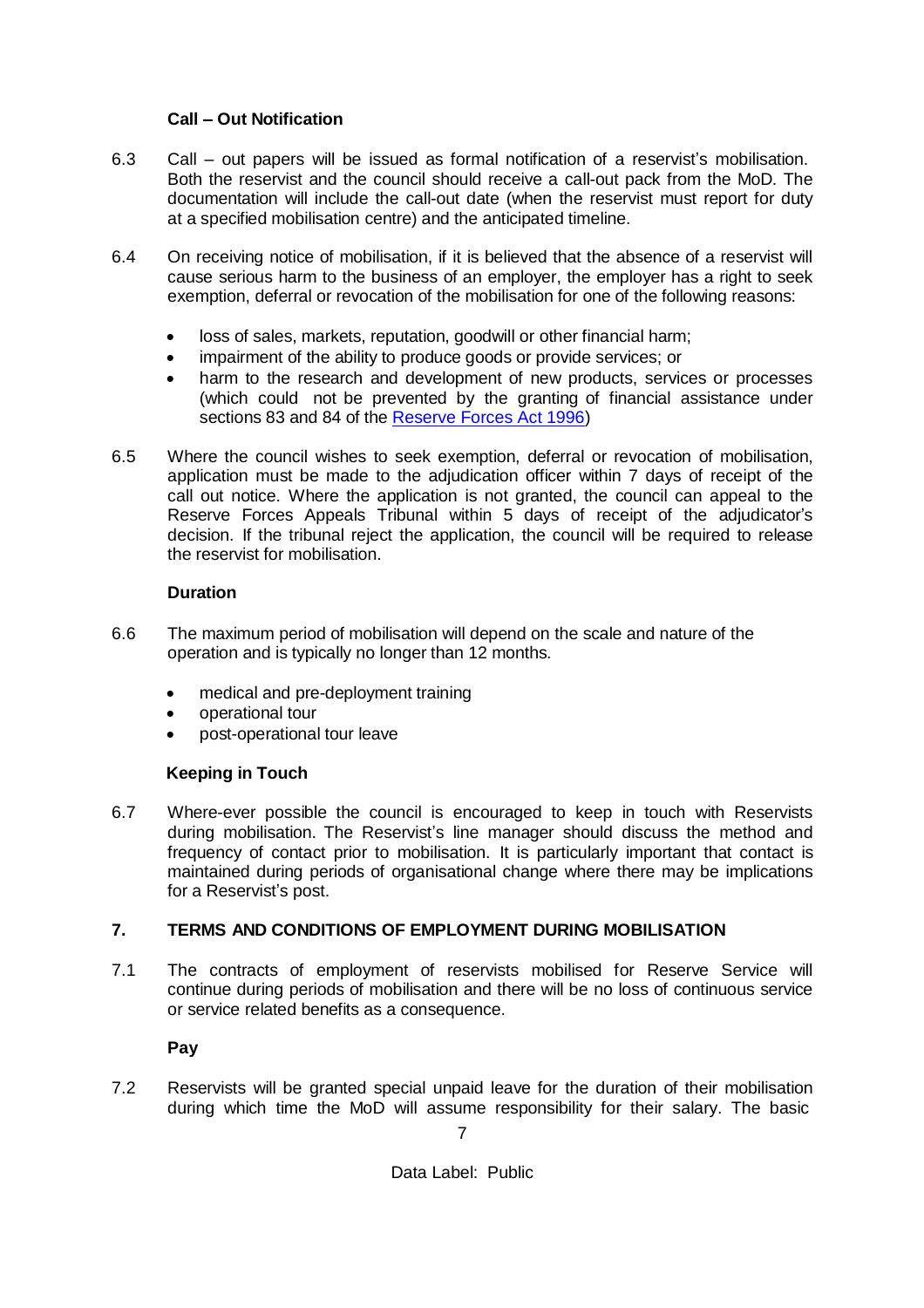salary payment made by the MoD will be based on the reservist's military rank. If this payment is less than the salary that the reservist would otherwise receive from the council, it is the reservist's responsibility to apply to the MoD for the difference to ensure that they suffer no loss of earnings. This is known as a 'Reservist Award'.

# **Pension Contributions**

- 7.3 During a period of mobilisation, the council will calculate a notional pay figure for the Reservist so that he/she continues to build up a pension as if they were still at work. The council however does not pay an employer contribution to the Pension Fund on the notional pensionable pay figure.
- 7.4 The council advises the Reservist and the Ministry of Defence (MoD of the notional pensionable pay and the appropriate employee and employer contribution due. The MoD deducts the employee contribution from the Reservist and pays that contribution together with the employer contribution, directly over to the Pension Fund.

## **Accrual of Leave**

- 7.5 Reservists accrue leave with the MOD whilst they are in full-time service. When they demobilise, reservists will get a period of post-operational leave when they will continue to be paid by the MOD. Post-operational leave is accrued based on the number of days spent in operational theatre, at the rate of around 2.5 days per month.
- 7.6 Reservist employees will not accrue annual leave with the council whilst mobilised. Annual leave will be calculated pro-rata based on full calendar months from the time the employee returns from mobilisation.

# **Sick Pay**

- 7.7 Should a reservist become sick or injured during mobilisation they will be covered by Defence Medical Services and any financial assistance will continue to be received (including pay) until demobilised. If the sickness or injury continues and results in early demobilisation, the reservist will remain covered by Defence Medical Services until the last day of paid military leave.
- 7.8 After this time, the reservist will be covered by the council's sickness pay arrangements in line with relevant national terms and conditions and the council's Sickness Absence Management Policy and Procedures.

# **8. RETURN TO WORK**

8.1 Both the Reservist and the Council have obligations under the [Reserve Forces](http://www.legislation.gov.uk/ukpga/1985/17)  [\(Safeguarding of Employment Act\) 1985](http://www.legislation.gov.uk/ukpga/1985/17) regarding the return to work process.

# **Council**

8.2 The council has an obligation under [Reserve Forces \(Safeguarding of Employment](http://www.legislation.gov.uk/ukpga/1985/17)  [Act\) 1985](http://www.legislation.gov.uk/ukpga/1985/17) to reinstate the Reservist, where possible to their former role, and if not, to a mutually acceptable role on the same terms and conditions prior to mobilisation.